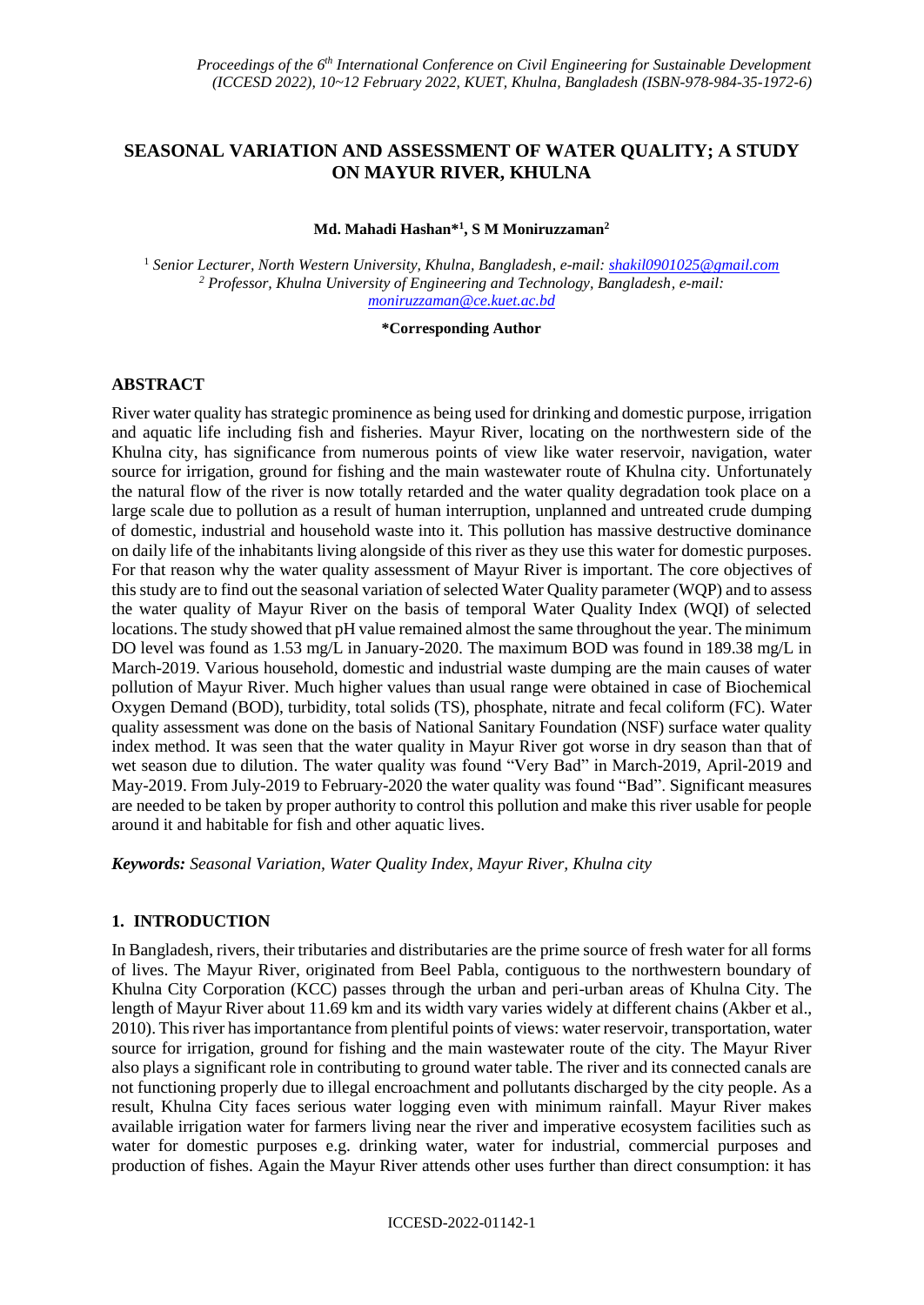an effect on the values of land and property, offers recreation and tourism facilities, supports controlling of flood, biodiversity (e.g. bird habitat), reduces river bank erosion, climate regulation, nutrient and water cycling and most importantly is shared by both the urban and peri-urban residents for numerous uses. It was estimated that up to 725,732,265 US gallons of water can reserved by River Mayur (Rezaul et al., 2011). Few experts related to water and environment think that this river and the connected canals can be made use as a reservoir and sustainable water supply system by applying treatment facilities ensured for KCC.

Unfortunately the Mayur River water is often being contaminated by crude dumping of solid waste in Rajbandh as well as clinical and household waste from KCC discharge outlets in Chawk Ahsankhali. (Khan, 2011) found that the chemical composition of Mayur River has become so poor in quality and unusable. (Kumar et al., 2011) found that the 22 drains of the KCC area that discharge wastewater directly into the Mayur River. Moreover, the clinical wastes and wastewater are discharged directly into the Mayur River system. (Rahman et al., 2014) undertook an Environmental study related water quality of Mayur River in case of suitability for irrigation. (SaciWater, 2011) (DoE, 2015) in their report on water quality showed the graphical presentation of pH, DO, TDS, Chloride, Turbidity and SS of Mayur River in 2015. The water security of Mayur River is getting affected due to development projects built on the Mayur River in Khulna. All the above works focused mainly on the water quality parameters, water logging, security of water and influence of development projects on water quality of Mayur River. In most of the studies water quality was assessed on the basis of values water quality parameters and comparison of them with the standard values. Here is the reason why, the study on Water Quality Index (WQI) came from. The core objectives of this study are to find out the seasonal variation of selected Water Quality Parameter (WQP) and to assess the water quality of Mayur River on the basis of temporal Water Quality Index (WQI) of selected locations. After finding out the water quality parameters, they were compared with the standard values of Environmental Protection agency (EPA) and DoE. Then Water Quality Index WQI is calculated using National Sanitary Foundation (NSF) water quality index formula and water was assessed using the standard range of water quality index (WQI).

# **2. METHODOLOGY**

## **2.1 Selection of Strategic Water Sampling Stations**

Total of 8 sampling stations were selected on the basis of reconnaissance survey conducted from Gallamari to Rayermahol including Boyra and Sonadanga. The reconnaissance survey was based on depth and flow of water, amount of physical pollution, climatic condition and number of connecting drains of Khulna City Corporation (KCC) to the Mayur River. Composite water samples was collected in 12 different months from March-2019 to February-2020 according to guidelines (UNEP/WHO, 1996). Water sample were collected at the station from a depth of 0.30 m - 0.45 m from the surface of water. The total length of the river in the study zone is about 5.5 kilometers. The reason of selecting that length is the variation of pollution and water flow at small distances. Water samples were then securely sealed with proper leveling and transported to the laboratory within the same day. Table-1 below shows the study area.

| <b>Sample ID</b> | <b>Area and Location</b>           | Longitude  | Latitude   |  |
|------------------|------------------------------------|------------|------------|--|
| S1               | Rayermahal (out of sluice gate)    | 89°33'10"E | 22°48'12"N |  |
| S <sub>2</sub>   | Andirghat, Boyra                   | 89°36'23"E | 22°41'50"N |  |
| S <sub>3</sub>   | Boyra (beside funeral place)       | 89°28'16"E | 22°42'43"N |  |
| S4               | Chakmathurabad                     | 89°34'55"E | 22°40'16"N |  |
| S <sub>5</sub>   | Sonadanga (beside bus terminal)    | 89°27'10"E | 22°43'36"N |  |
| S6               | Sonadanga (beside truck terminal)  | 89°28'21"E | 22°45'39"N |  |
| S7               | Gallamari (Near Khulna University) | 89°30'20"E | 22°42'19"N |  |
| S8               | Gallamari (Beneth the Bridge)      | 89°23'27"E | 22°49'01"N |  |

### Table 1: Study Area of Mayur River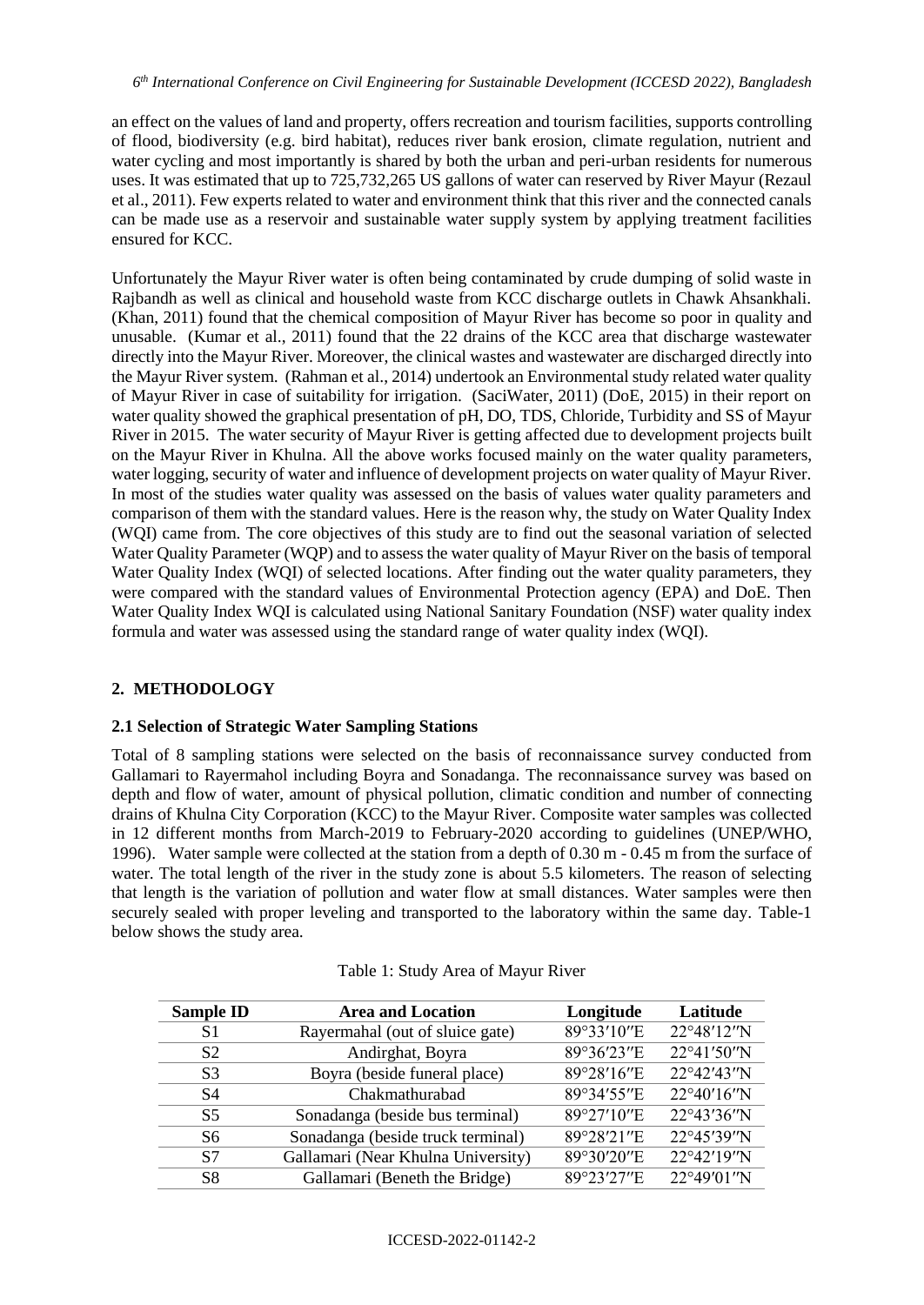### **2.2 Laboratory Testing and Anaylytical Approach**

To investigate the water quality of the Mayur River water samples were collected. Experiments were conducted on the collected water sample to find out the physical, chemical and biological features of the water. Physical examination was conducted to find out Temperature, pH, Turbidity, Total Solids (TS). Chemical examination revealed the Phosphate, Nitrate, Dissolved Oxygen (DO), Biochemical Oxygen Demand (BOD) of the water. While biological examination Total Coliform (TC) of the water were determined. The methods outlined in the Standard Methods for the Examination of Water and Wastewater (APHA, 2005) was followed for the analysis of all the physico-chemical parameters.

An equation of NSF water quality index was established using weighted factor of specific parameter and sub-index of apiece water quality parameter depending on their respective obtained values that can be found by calculator for water quality index or water quality index curve of respective parameters. The water quality index of individual parameter was then calculated from water quality index calculator used by Environmental Engineering and Earth Sciences, Center of Environmental Quality, Wilkes University. According to NSF water quality index, Equation (1) was used for the calculation. (EEES, Wilkes).

$$
WQI = 0.17 I_{DO} + 0.16 I_{FC} + 0.11 (I_{pH} + I_{BOD}) + 0.10 (I_{\Delta T} + I_{PO4} + I_{NO3}) + 0.08 I_{T} + 0.07 I_{TS}
$$
 (1)

Where I is considered as the water quality sub-index. Water quality parameters values were compared with the standards of DoE and EPA standards. Water quality was assessed on the basis of National Sanitary Foundation (NSF) Water Quality Index using the following table-

| <b>WQI Range</b> | <b>Quality</b>                 |
|------------------|--------------------------------|
| 90-100           | <b>Excellent Water Quality</b> |
| 70-89            | Good Water Quality             |
| 50-69            | <b>Medium Water Quality</b>    |
| 25-49            | <b>Bad Water Quality</b>       |
| $0 - 24$         | Very Bad Water Quality         |
|                  | (Source: Mirzaie, 2016)        |

Table 2: Quality of water according to National Sanitary Foundation (NSF) Water Quality Index

#### **3. RESULTS AND DICUSSIONS**

#### **3.1 Seasonal Variation of WQP of Mayur River**

Sessonal variation of temperature, pH, DO, BOD, turbidity, TS, phosphate, nitrate, faecal coliform respectvely has been shown in Table 3 and Table 4 resepctively where April to October has been taken as wet sesaon and November to March as dry season.

| WOP                                            | Apr-19 | $May-19$ | <b>Jun-19</b> | <b>Jul-19</b> | <b>Aug-19</b> | $Sep-19$ | <b>Oct-19</b> | Avg.  |
|------------------------------------------------|--------|----------|---------------|---------------|---------------|----------|---------------|-------|
| Temperature $({}^{\circ}C)$                    | 36.44  | 38.46    | 31.91         | 29.83         | 28.84         | 27.98    | 28.09         | 31.65 |
| pH                                             | 7.54   | 7.18     | 7.31          | 7.1           | 7.35          | 8.16     | 7.44          | 7.44  |
| DO(mg/L)                                       | 1.75   | 1.96     | 2.19          | 2.4           | 2.32          | 2.08     | 1.97          | 2.09  |
| $BOD$ (mg/L)                                   | 199    | 139      | 104           | 74            | 54            | 72       | 93            | 105   |
| Turbidity (NTU)                                | 1351   | 1706     | 2164          | 2582          | 2161          | 1961     | 1603          | 1932  |
| TS(mg/L)                                       | 16081  | 8767     | 8883          | 6430          | 5798          | 5009     | 4236          | 7886  |
| Phosphate $(mg/L)$                             | 11.55  | 12.64    | 10.87         | 8.81          | 6.08          | 5.51     | 6.49          | 8.85  |
| Nitrate $(mg/L)$                               | 64.97  | 30.81    | 31.84         | 26.02         | 21.98         | 12.98    | 12.46         | 28.72 |
| <b>Faecal Coliform</b><br>$(N/100 \text{ ml})$ | 28377  | 28552    | 27444         | 28817         | 25943         | 21365    | 19337         | 25690 |

Table 3: Water Quality Parameter of Wet Season of Mayur River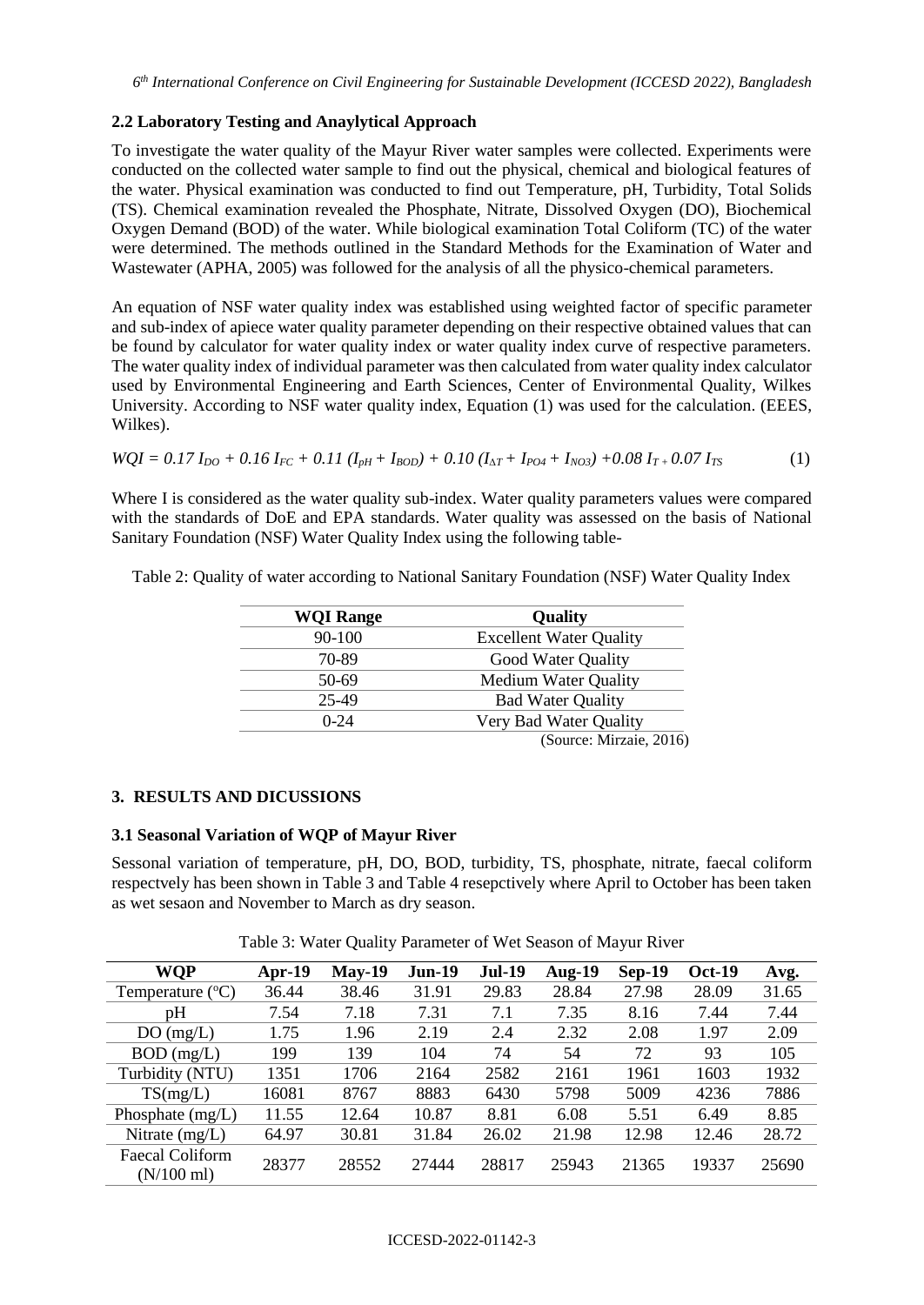The lowest average temperature was recorded 17.75  $\degree$ C in December-2019 and the highest average was 38.46 $^{\circ}$ C in the month of May-2019 exceeding the upper and lower limit of 30  $^{\circ}$ C and 25  $^{\circ}$ C accordng to Bangladesh standard (DoE) and EPA (2001) Standards. The average temperature is 31.65 °C and 22.586 °C in wet and dry season respectively.

The highest average pH value of 8.16 was recorded in September-2019 while the lowest average found 6.94 in December with an average of 7.44 and 7.40 in wet and dry season respectively. Temporal variation of pH is minor and close to each other and within the limit of standard value for surface water quality for pH (5.5-8.5) and (6.5-8.5) according to EPA-2001 and DoE standard.

Maximum average DO was 2.40 mg/L in July-2019 with lowest average of 1.53 mg/L in January-2020 where DO limit should be more than 5 mg/L according to DoE. The average DO slightly increased in wet sesaon due to dilution from 1.66 to 2.09 mg/L. The intensive lower DO value caused mainly the peak level value of BOD having the average highest of 199.25 mg/L in April-2019 and the lowest of 53.50 mg/L in August-2019. The water is a threat to the fisheries production and living. The frequent pollution, dumping of industrial waste and receiving waste from all KCC owned drains are the main reasons of fall of dissolved oxygen level in water of Mayur River.

The BOD level lowered a bit from 169.27 mg/L to 104.91 due to cosderable amount of rainfall and dilution of water in the river. The average highest BOD was 199.25 mg/L in April-2019 and the lowest one was 53.50 mg/L in August-2019 with an yearly average value of 131.73 mg/L that is so much alarming compared to the permissible limit of 5 mg/L (EPA, 2001) and less than 6 mg/L (DoE) resulting from sewage pollution and dumping of industrial waste into water. The more the BOD, the more rapidly oxygen is depleted in the river water. As a result aquatic organisms are getting stressed, suffocated and eventually dying.

|                                        |          |               | <b>Months</b> |          |               |       |
|----------------------------------------|----------|---------------|---------------|----------|---------------|-------|
| WQP                                    | $Nov-19$ | <b>Dec-19</b> | $Jan-20$      | $Feb-20$ | <b>Mar-19</b> | Avg.  |
| Temperature $(^{\circ}C)$              | 22       | 17.75         | 18.65         | 22.2     | 32.33         | 22.58 |
| pΗ                                     | 7.51     | 6.94          | 7.61          | 7.56     | 7.38          | 7.4   |
| DO(mg/L)                               | 1.83     | 1.7           | 1.53          | 1.56     | 1.69          | 1.66  |
| $BOD$ (mg/L)                           | 126      | 169           | 181           | 181      | 189           | 169   |
| Turbidity (NTU)                        | 1230     | 1009          | 804           | 624.5    | 934           | 920   |
| TS(mg/L)                               | 3255     | 2630          | 2555          | 3354     | 6192          | 3597  |
| Phosphate $(mg/L)$                     | 7.38     | 6.03          | 8.54          | 10.69    | 10.43         | 8.61  |
| Nitrate $(mg/L)$                       | 12.29    | 16.83         | 22.87         | 25.49    | 97.27         | 34.95 |
| Fecal Coliform<br>$(N/100 \text{ ml})$ | 18850    | 23432         | 24689         | 24997    | 30416         | 24477 |

Table 4: Water Quality Parameter of Dry Season of Mayur River

The amount of turbidity was almost double in wet season than that of dry sesaon due to clay particles, sewage solids from various drains of KCC, silt and sand washings during run-off, organic and biological sludges from hanging latrine over river Mayur. The highest average turbidity was 2582.12 NTU in July-2019 and lowest average was 624.5 NTU in February-2020. The yearly average turbidity for Mayur River water is 1510.76 NTU that is far higher than the DoE standard limit of 10 NTU only.

This huge amount of turbidity are creating hindrance of sublight to penetrate into river and as a result the plants and aquatic lives are unable to conduct photosynthesis and that causng the depletion of DO level in water.

The highest average value of total solids was 16081.45 mg/L in April-2019 and the lowest average was 1389.06 mg/L. The amount of total solids in wet season is almost double than that of dry season (Tabe 3 and Table 4). The excess amount of total dissolved solids and total suspended solids caused this huge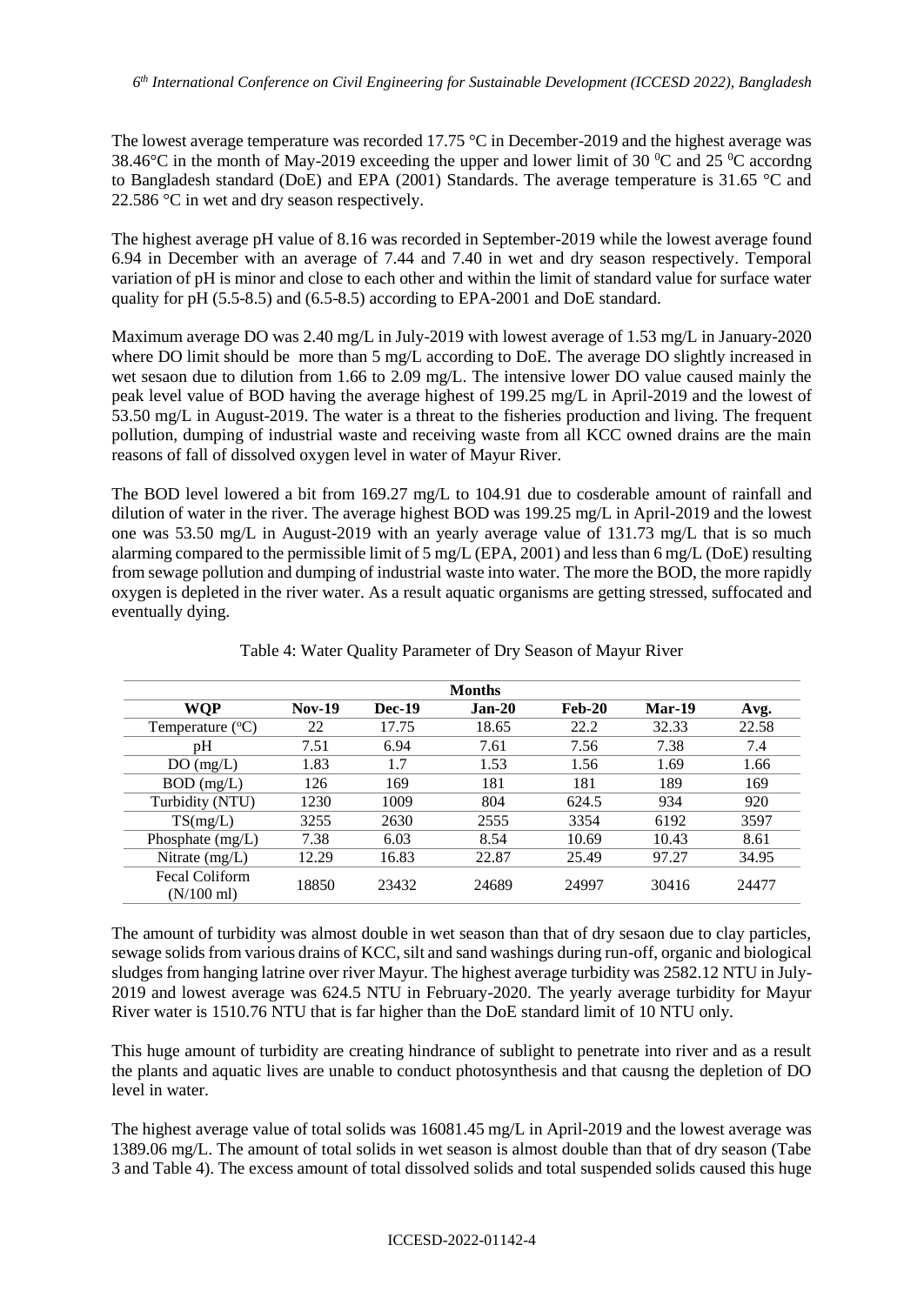amount of total solids in Mayur River in both the sesaons. Runoff from construction, chemicals from nearby factories, storm water, and agricultural runoff get mixed with river water through drain are main reasons of such increase of total solids in wet season in Mayur River water. Besides agricultural practices, logging activities, sewage treatment plant discharges, and other sources are responsible for high amount of total solids in river water of Mayur.

The range of phosphate in Mayur River water was 5.51 to 12.64 mg/L where in dry and wet season the average value were 8.61 and 8.85 respectively. The standard limit according to EPA, 2001 and DoE are 0.6 and 6 mg/L for surface water. The values are much higher from March-2019 to July-2019 and some fluctuations in middle time of the year. So the process eutrophication took place everywhere in the Mayur river. Run-off, use of fertilizers in adjacent crop lands and sewage discharges are some others reasons of higher phosphate content in river Mayur.

The yearly average nirate level is 31.32 mg/L that is within the prescribed range according to EPA, 2001 for surface water. Not much difference were found in nitrate content in wet and dry seasons. Much higher value was observed in March-2019 to April-2019 as because of mixing of city waste water and surface runoff.

Table 3 and Table 4 also show that the highest and lowest value of feacal coliform were obtained as 30416.00 (N/100 ml) in March-2019 and 18850.63 (N/100 ml) in November-2019 respectively. The yearly average value for the faecal coliform in Mayur river water is 25185 (N/100 ml) alarmingly crossing standard limit of 1000 (N/100 ml) (EPA, 2001). In wet season the value the amount of faecal coliform was 2569.71 and in in dry dry season it decreased to 24476.80 N/100 ml. As a result of the overflow of domestic sewage or nonpoint source pollution of human and animal waste, the total coliform was found higher in March, July and August-2019. It also indicates the sewage contamination and presence of other pathogenic organisms that is causing health risk to the adjacent inhabitants of Mayur River.

## **3.2 Temporal Water Quality Index of Mayur River**

In NSF (National Sanitary Foundation) water quality index calculation, nine parameters are used. They are dissolved oxygen (% saturation), faecal coliform, pH, Biochemical Oxygen Demand (BOD), temperature change, turbidity, total solids, phosphate and nitrate.



Figure 1: Water Quality Index of Mayur River in Dry Season

Figure 1 shows the temporal variation of water quality index of Mayur River during dry season. It indicates the water quality index in March-2019 and April-2019 is much worse than that of other months. The WQI is April-2019, May-2019, June-2019, July-2019, August-2019, September-2019, and October-2019 were 19.14, 20.94, 23.03, 24.81, 25.8, 25.53 and 26.77 respectively. According to Table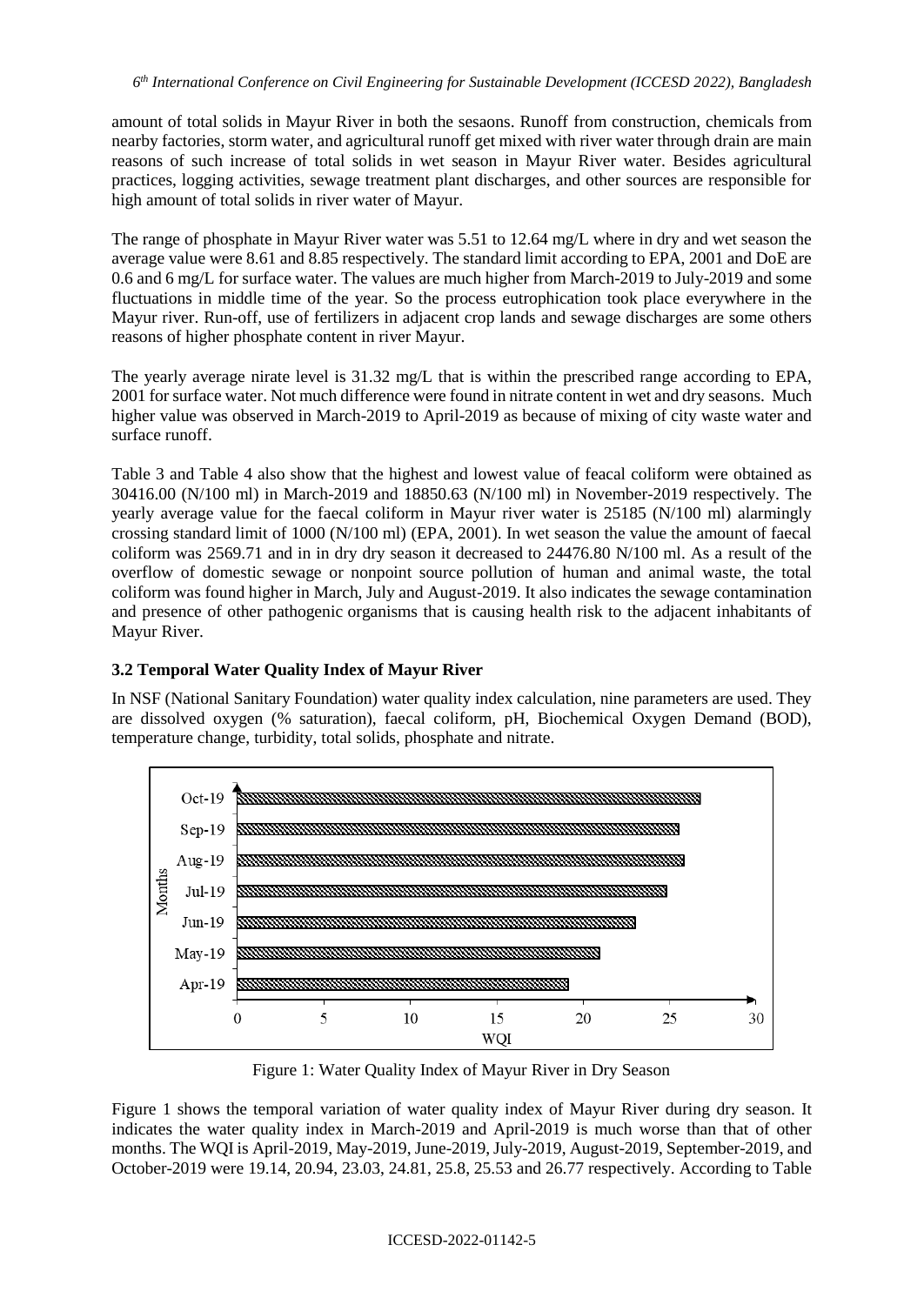2, it is evident that the water quality is "Very Bad" during April-2019, May-2019, June-2019 and in July-2019, August-2019, September-2019, October-2019 the water quality is "Bad".



Figure 2: Water Quality Index of Mayur River in wet Season

The WQI is November-2019, December-2019, January-2020, February-2020 and March-2019 were, 28.6, 28.54, 27.64, 25.52 and 19.51 respectively. So it is evident that the water quality is "Bad" during November-2019, December-2019, January-2020 and of "Very Bad" qaulity in March-2019. So it can be stated that the water quality degraded mostly in dry season than that of wet season.

#### **4. CONCLUSIONS**

Mayur River is important to Khulna City from enorous purposes but the water quality is getting deteroriated by huge polluton and neglegence of the authority. Almost all the WQP values exceeded the limit set by the standards. DO concentration was much lower and unacceptable for aquatic life. Additionally BOD, turbidity, nitrate and faecal coliform concentration were much higher than the usual standards of DoE and EPA-2001. A considerable and sometimes abrupt variations of DO, nitrate and phosphate concentration were observed in Mayur River water. Water quality of Mayur River is in the category of "Bad" and "Very Bad" all through the year. Water quality degraded mostly in dry season than that of wet season. To conunteract this amount of pollution of river water, inhouse water treatment plant may be introduced in Mayur River so that water can be purified easily. Khulna City Corporation (KCC) can play a vital role here by ensuring proper waste dumping facilty so that wastes are dumped into river water. Overall mass conciousness must be created so that the pollution can be kept under control and make river water habitable for fish and other aquatic lives.

## **REFERENCES**

- Akber, A.M., Dutta, D.K. and Khan, M.S.A. (2010). "Recent Geomorphological Changes of Mayur River, Khulna, Bangladesh", Water Security in Peri Urban South Asia, IDRC, CRDI, Environment Engineering Discipline, Khulna University.
- APHA, AWWA, WEF. (2005). "Standard Methods for the Examination of Water and Wastewater" 21<sup>st</sup> Edn., American Public Health Association (APHA), American Water Works Association (AWWA) and Water Environment Federation (WEF),Washington, DC, USA, 2005.
- Khan, M.S.A. (2011). Urban and Peri-Urban Water Management Nexus to a Dying River. [online] Available athttp://www.worldwaterweek.org/documents/WWW\_PDF/2011/Tuesday/K23/Leversof-Change-in-Peri-Urban-Water-Management/Urban-and-Peri-Urban-Water-ManagementNexusto-a-Dying- River.pdf [Accessed 6 July 2013]